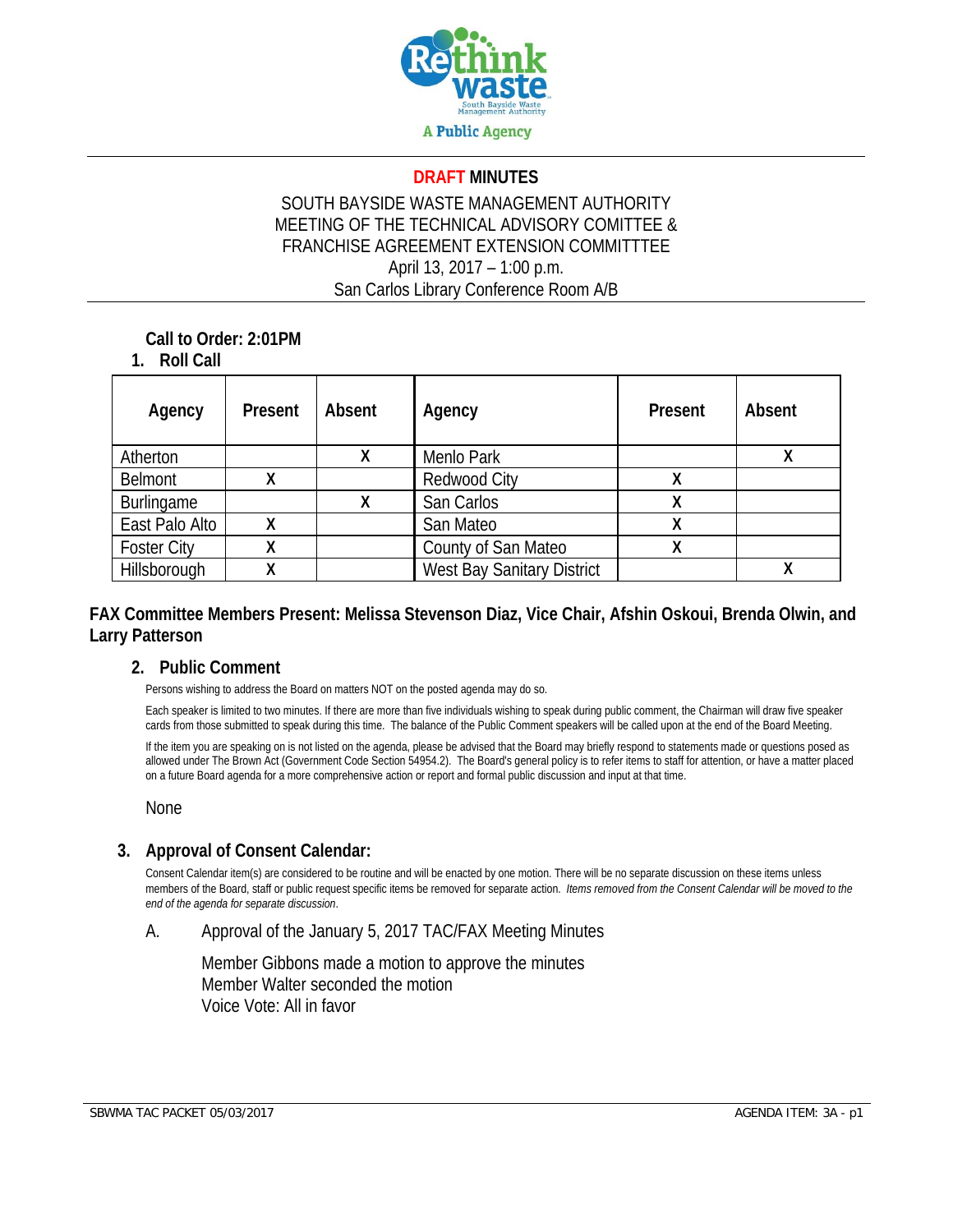# **4. Presentation of Franchise Agreement Extension (FAX) Committee Findings on Recology Franchise Agreement Extension Negotiations**

A. SBWMA Staff: Background, Goals, Timing, and Public Decision Making Considerations

Chair Oskoui welcomed the TAC and FAX members to the meeting. He noted that staff, Recology and consultants have been working hard, and a looking forward to a robust discussion today.

Chair Oskoui and Executive Director La Mariana asked that questions be held until the end of the presentation.

Executive Director La Mariana gave a power point presentation, it included introductions of the team that worked on the negotiations, the project background, goals, timeline and the public decision making process. He encouraged TAC and staff members to look at the staff report going into the April Board packet to prepare their staff report for their individual member agency.

Bob Hilton of HF&H Consultants then gave a Power Point presentation of the deal points. He noted that there is not a final deal yet, and this would be a current status presentation that summarizes where we are. He then noted that some items were of concern to all the Member Agencies like mixed used that were prioritized for negotiation in the Model Agreement, and some items which were Member Agency specific that will be negotiated after the Model agreement is adopted. He then listed the topics of conversation including:

- Mixed use
- Public Education particularly for commercial customers with the new regulations.
- **Compensation**
- Collection Vehicles
- Reporting
- Contract Management

He noted that there was a lot of satisfaction with Recology and the quality and the scope of the programs. He added that Recology has stated that they are not achieving the level of profit that they had anticipated when they bid on the contract, and may be operating at loss by the end of the current contract term, so Recology has some real financial concerns. He then listed what Recology wanted during the negotiations:

- A compensation true up during the current term of the agreement to their current costs of operations
- A change to the compensation adjustment process that would be based on actual costs and not index based
- Changes to Attachment Q fees
- Changes to the bulky item collection and abandoned waste to make sure they don't exceed their costs in those areas
- Retain the revenues from customer billings, currently the Member Agency keeps that revenue, Recology thought that as growth occurred they would be compensated by keep the revenue
- Reduce the number of performance standards and liquidated damages, and put a cap on them
- Reduce the reporting requirements

Bob Hilton then shared the results of negotiations for the Model Agreement.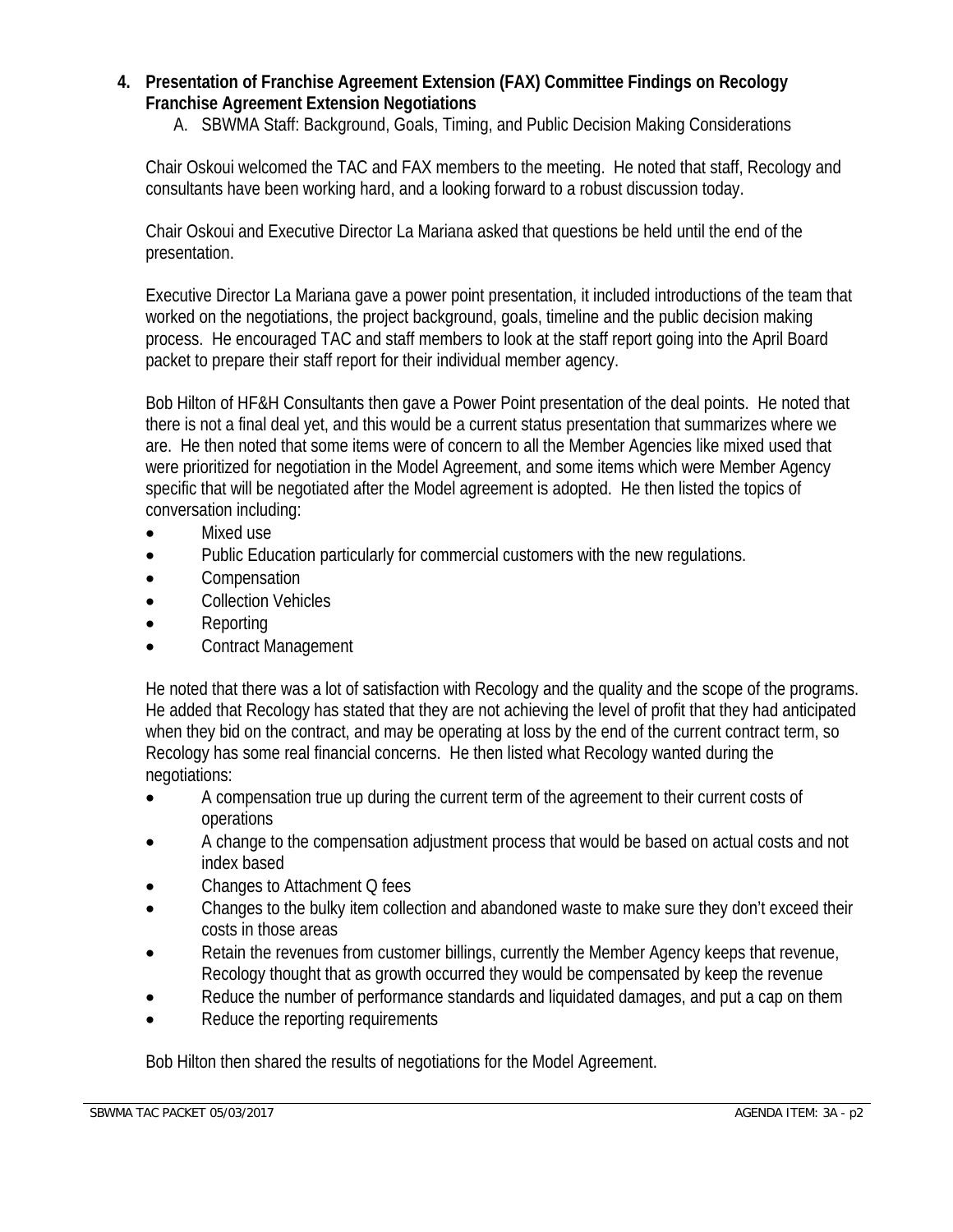- No changes to core services
- Capping Bulky Item collections to 150 per day (currently 120 provided), and then a meet and confer if delay service or provide additional resources to Recology to increase the number of collections.
- Capping abandoned waste collection at 30 per day and then meet and confer similar to bulky item collection
- "Mixed Use Building" Services, the residents would receive the residential services the same as a multifamily development, and the commercial accounts would receive commercial services
- Streamlined reporting to make it more efficient
- Liquidated Damages agreed to let Recology appeal to a Member Agency if their performance standard wasn't achieved because of an extraordinary circumstance
- Diversion Level Performance Incentives/Disincentives based on a diversion level for the prior 5 Years, and limited at \$100,000 annually
- Quarterly contamination audits have been eliminated
- The Member Agencies, the SBWMA and Recology would put together a public education and recycling technical assistance 3-year plan to manage changing circumstances and regulations in the service area
- Annual allocation adjustment process eliminated

Bob Hilton then listed changes to compensation:

- No "True Up" during Current Agreement term
- 2021 compensation reflects actual costs in 2016 projected forward, plus CPI and vehicle replacement, and Recology will be taking some risks
- Allocations will no longer be SBWMA wide, in 2021 each agency will be responsible for the CPI adjustment and growth in their own agency
- 2021 costs will be adjusted for changes in fuel price and changes in subscription level. Recology is taking the risk that the assumed increases in their 2021 number are right
- Agency retention of billings net of compensation and disposal/processing costs
- The only exhibit Q fee added is a relocation fee which requires Recology to provide a special truck that pulls a bin out to the street for service and then put the bin back when service is complete
- Vehicle Replacement Plan to meet and confer by 2023, to look at technology, policy and regulations before determining what kind of vehicles will replace the existing fleet
- There is a notable cost savings benefit to the Member Agencies by extending the term to 15 years.
- Provision for One Extension of Up to 5 Years
- Moving to Regional vs. Current National Indices which are more appropriate to costs here
- There is an adjustment in compensation for change in subscription level using 3 year rolling average to smooth out changes
- 5% cap on annual change in contractor's compensation,, and if the number gets to 10% of contractor's base compensation the parties will meet and confer on how the Member Agencies will make them whole
- Sharing 50/50 the increase in depreciation costs up to \$700,000, to cover the increase, with maximum exposure to the Agency capped at \$350,000. Recology bears all risk beyond \$701,000.
- In 2026 or 2027 the actual vehicle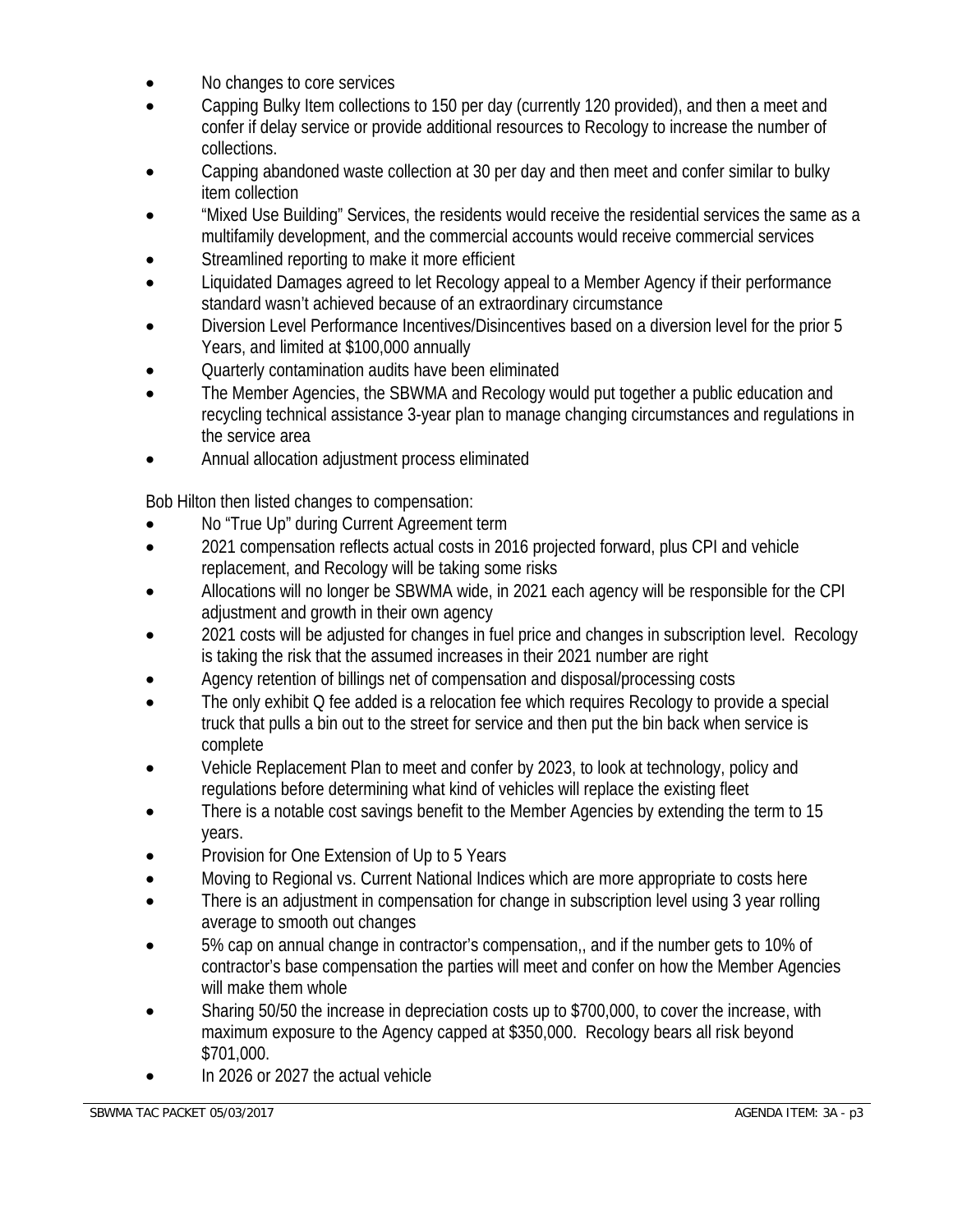- Adjustment will happen after vehicles are purchased
	- B. Financial Review by HF&H Consultants

Bob then reviewed the financial impact of the proposed model franchise agreement. He noted that it's very difficult to predict what the rate impact will be when this is still several years in the future, 2021. So, there are some assumptions in the projections. He also noted that the last year of the existing agreement doesn't have any depreciation in it, so some of the depreciation expense that will be incurred in 2021 was moved forward to 2020. He then explained the anticipated base contractor's compensation adjustments:

- $\bullet$  2.4% from 2019 2020
- $\bullet$  \*8.2% from 2020 2021
- $\bullet$  Thereafter, CPI + growth = 5% CAP

## *\*Negotiations are ongoing and since the TAC meeting this figure has been adjusted to 10.2%*

Bob then explained the anticipated revenue side:

- Total billed revenue will go up 3.3% from 2019 2020
- And total billed revenue will go up 6.9% from 2020 2021
- Subject to disposal/processing cost and Agency fee changes

He then noted that the specific rate impact will vary among Member Agencies, and many Member Agencies have rate stabilization funds. He added that Member Agencies may want to build up rates not in anticipation of the rate increase in 2021.

He noted that projection of costs by Recology has not been presented because agreement has not been reached yet, and it would be unfair to Recology to release the information publicly at this time, and then end up in a competitive proposal process and Recology's numbers were made public and the competitor's numbers were not.

He added that there are still issues to get through but he anticipates reaching agreement very soon. One area of concern is Recology's increase in G&A expenses. The FAX Committee and Staff doesn't want to be in a position where they're are proposing something that they can't explain. Another thing still being worked through is a redline version of the agreement.

Bob concluded his portion of the presentation noting these benefits of the deal with Recology:

- A good deal, good programs and good service in the first contract with Recology
- Consistency w/all existing collection services
- No new service provider transition pitfalls
- Rate-setting stability/predictability
- Rates continue to be in-line w/Bay Area
- Continued cost savings from collection efficiencies
- Sharing of future inflation risk and labor negotiation risk by Recology
- Estimated \$2M saving in avoided RFP and contractor-transition costs
- Labor peace by continuing with known company/mgmt. team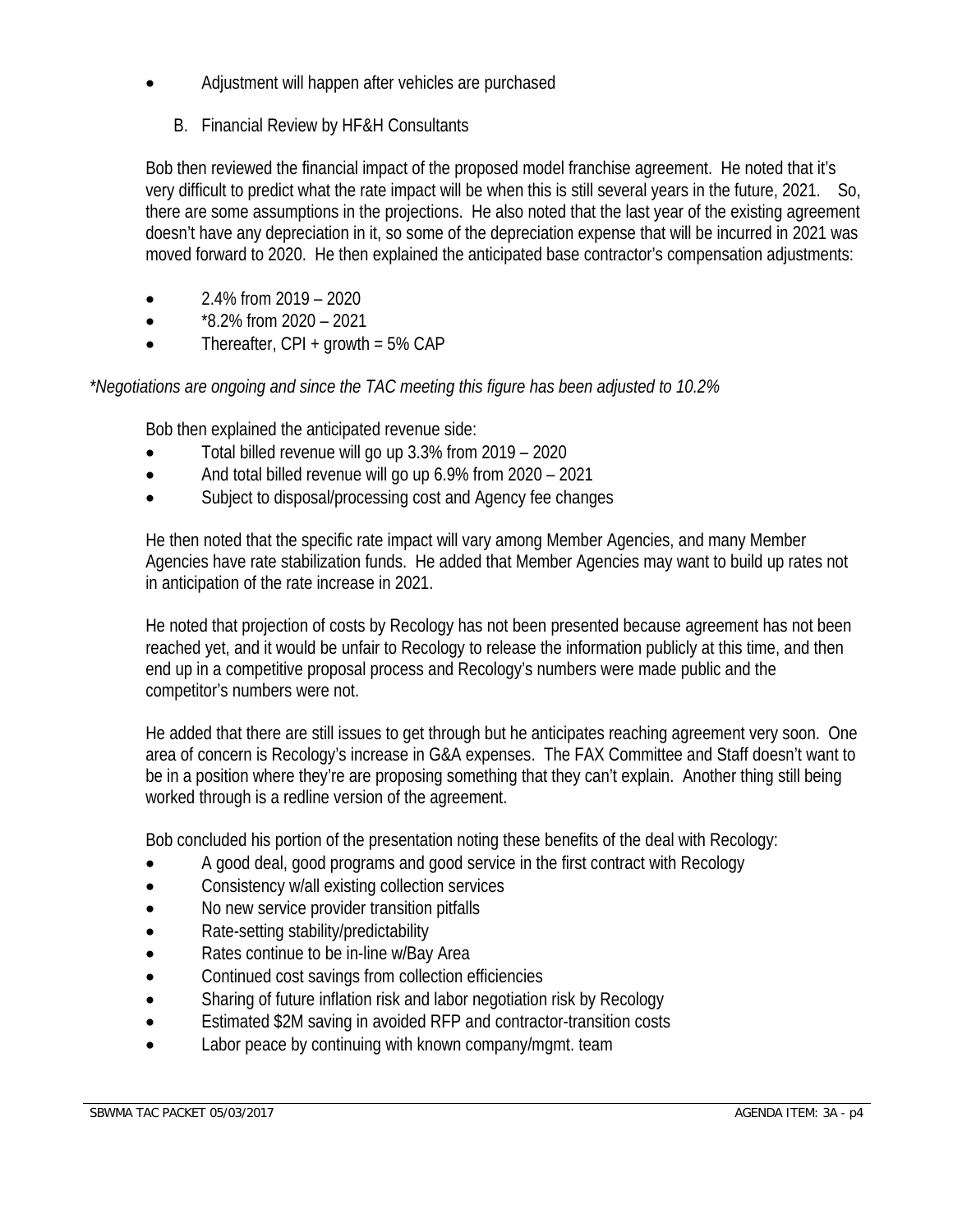He noted that the purpose of today was to get comments from the Member Agency and incorporate the feedback into the final agreement.

Executive Director La Mariana concluded the presentation by going over next steps:

- Final Negotiations with Recology
- Findings and Recommendations Report
	- o Include TAC Feedback
	- o Receive Feedback from FAX Committee
	- o April Board Meeting First Review
- Member Agency Meetings Present Findings and Recommendations (May 2017)
- May Board Meeting Final Approval
- Member Agency Negotiations June to Dec. 2017

Chair Oskoui suggested a ½ day workshop for staff to get a more detailed review of the finances and redline agreement between the April and May Board meetings, and staff agreed.

C. Recology Presentation

Mario Puccinelli gave a Power Point presentation, he thanked the team that worked on the negotiations. He then gave background of the transition, and Recology's accomplishments. He highlighted Recology's commitment to the community and their volunteer work. He then concluded his presentation by noting the highlights of the amended Franchise Agreement:

- Rate Setting Stability and Predictability
	- o Shared Inflation Risk on Vehicle Purchases
	- o No Inflation Risk to MAs on CBA Wages & Benefits
- Simplified Rate Setting Process
	- o Fixed Allocations
- Clear Performance Measures and Tracking
	- o Collaborative Public Education and Technical Assistance Plans
- Long-Term Cost Projections
	- o CPI Based Contract
	- o Continued Cost Savings from Collection Efficiencies
- 15-Year Term
	- o Extended use of Collection Vehicles
	- o Lower Annual Depreciation Costs
- 5.9% Projected Increase in Operating Costs
- D. Q&A Session

Member Ramirez asked if one month for the Board was enough to review.

Executive Director La Mariana answered that it is aggressive but doable, but in terms of timeline there needs to be 8 executed agreements by the end of 2017, so staff is continuing to move on that timeline.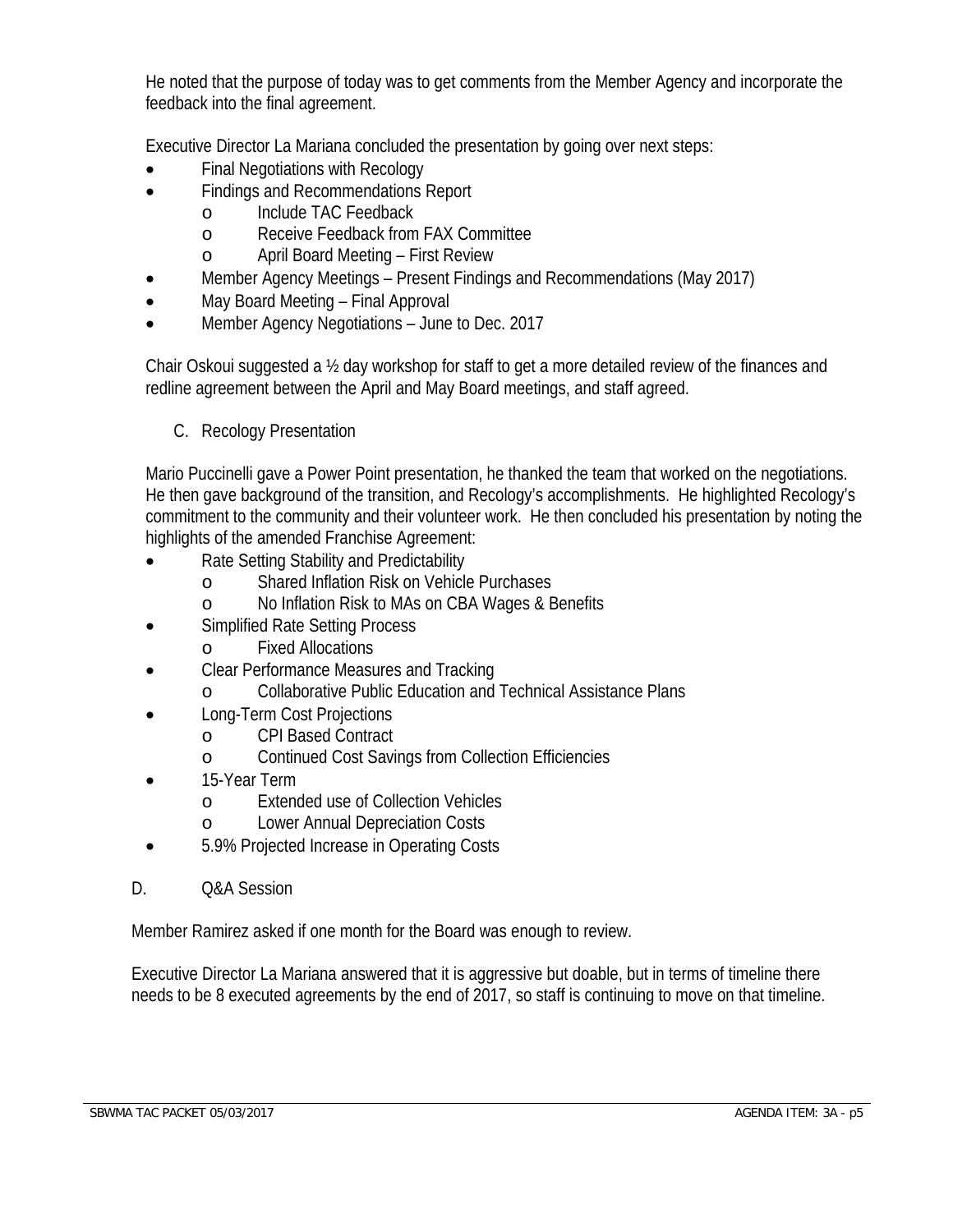Chair Oskoui reiterated that the workshop would be a good time to work through detail and get questions answered, to help Member Agency staff be involved in and get comfortable with the process, but the goal remains for SBWMA Board approval in the May/June time frame.

Executive Director La Mariana added that there also needs to be time for the individual Member Agencies to modify the agreement to fit their needs as necessary.

Member Tong noted that he was concerned that there wasn't enough public engagement in the decision making process.

Executive Director La Mariana noted that the public is as important part of the process. If this group wants to define something that will make the process better this is the time to do it. He added that staff is presenting a first reading to the Board in April which is a public meeting, then 12 individual Member Agency meetings, each of which are public meetings, then the individual Member Agencies will go have public meetings to execute their individual Franchise Agreements.

Chair Oskoui added that the May meetings are meant to go into each community and engage each body in the decision process and get that feedback.

Lillian Clark commented that she thought there should be one public meeting at night, with public notices in the paper.

FAX Member Patterson noted that he disagreed, and thinks this is not the time for a public meeting because the message would be services aren't changing, and the rates are unknown. He thought the individual Member Agencies would have future public meetings when rates change because that is what the public is going to care about, so it's a local issue.

Staff Gans echoed those statements noting that this a model agreement and not the final agreement, it's not intended to be one size fits all.

Member Daher suggested having a study session, so that all changes in the agreement are explicit to Member Agency staff.

Executive Director La Mariana asked if the detail addressed at the Board Meeting would address those issues.

Member Daher said yes, that would be fine.

FAX Member Paterson suggested that the ½ day workshop to look at Attachment Q, and the language is a good idea, and it will help staff assist our Board Members in their decision making process.

Executive Director La Mariana noted that a ½ day workshop would be added to the schedule.

Member Cooke asked when the financial numbers would public.